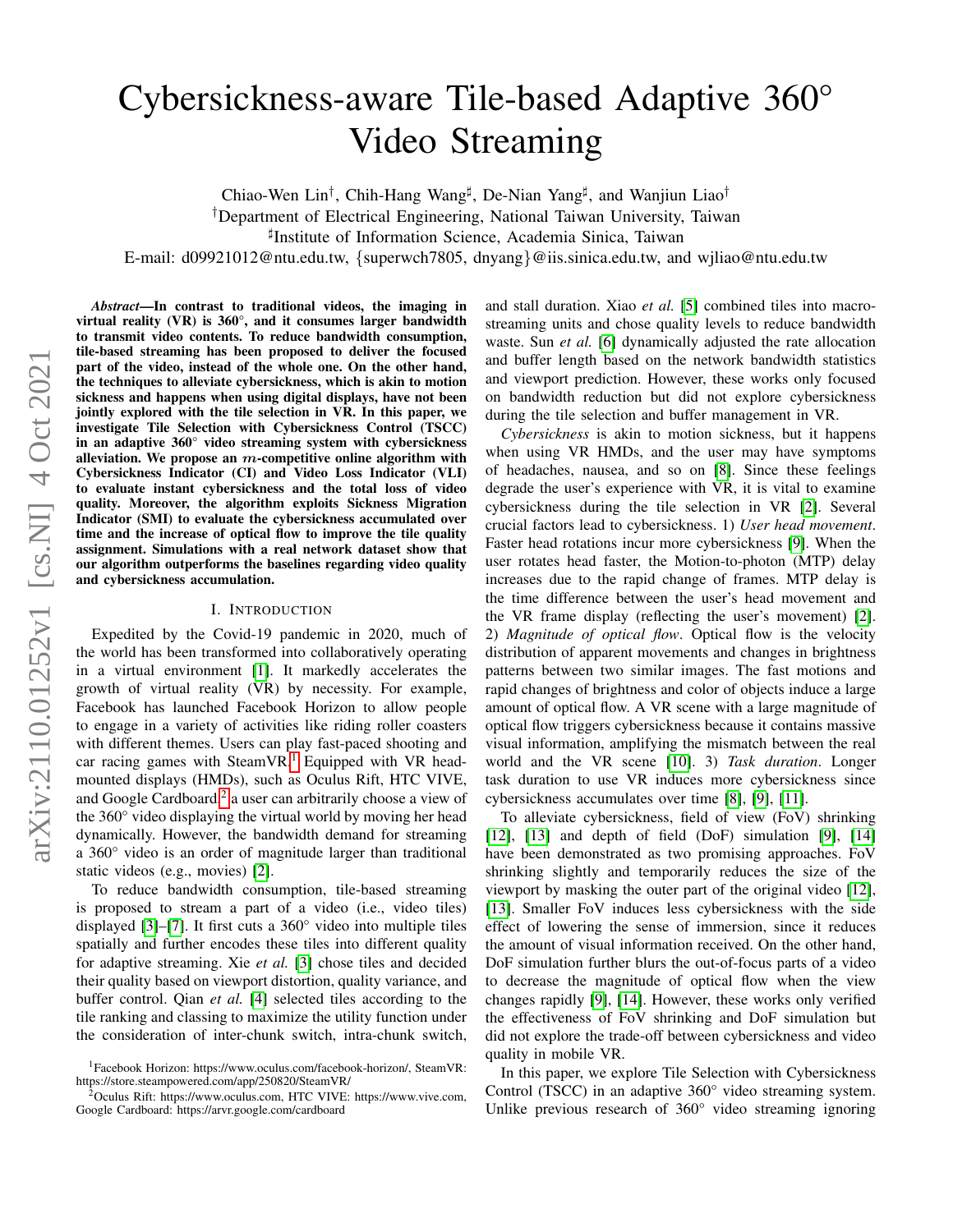the impact of cybersickness [\[3\]](#page-5-2)–[\[7\]](#page-5-3), TSCC minimizes the video quality loss and cybersickness accumulation by jointly fetching tiles, shrinking the user's viewport, and determining the activation of DoF simulation. TSCC is challenging due to the following new research issues. 1) *Trade-off between cybersickness and video quality*. A high-quality video contains a large magnitude of optical flow, which induces severe cybersickness [\[10\]](#page-5-9). Hence, when users feel dizzy, it is necessary to constrain cybersickness by slightly limiting the viewport size with FoV shrinking and blurring out-of-focus tiles with DoF simulation to reduce the magnitude of optical flow. The joint configuration of the quality of video tiles (at different regions), FoV shrinking, and DoF simulation is crucial to VR. 2) *Cybersickness accumulation*. As the user keeps enjoying VR without pauses, cybersickness will aggravate over time since the accumulation is mostly faster than the speed of human adaptation to VR [\[8\]](#page-5-7), [\[11\]](#page-5-10). However, activating FoV shrinking and DoF simulation for a long period will dramatically decrease the user's experience with the video. Therefore, it is crucial to decide the activation and stop time of FoV shrinking and DoF simulation carefully. 3) *Packet queue control*. Highquality tiles consume much bandwidth and lead to longer transmission time, which may cause video stalls (i.e., the packet queue underflows). Most research [\[3\]](#page-5-2), [\[6\]](#page-5-6) controls the packet queue based on only the network bandwidth and aims to maximize video quality. However, it is necessary to examine user behaviors (e.g., head rotation) when controlling the packet queue in VR since they may induce higher cybersickness (which needs to be compensated by lowering video quality). Therefore, the packet queue management becomes much more complicated to avoid the overflow and underflow of the queue.

To address the above issues, we design an  $m$ -competitive<sup>[3](#page-1-0)</sup> online algorithm, named Effective Tile Selection and Cybersickness Alleviation Algorithm (ETSCAA). ETSCAA introduces Cybersickness Indicator (CI) and Video Loss Indicator (VLI) to evaluate the instant cybersickness and the total loss of video quality by carefully assessing the impacts of FoV shrinking and DoF simulation at different tiles. Equipped with CI and VLI, ETSCAA assigns tile quality according to the induced costs (including expected viewport distortion and cybersickness accumulation) and the available bandwidth to control the packet queue growth. Moreover, ETSCAA introduces Sickness Migration Indicator (SMI) to evaluate the cybersickness accumulated over time and the increase of optical flow. ETSCAA adjusts tile quality to jointly alleviate cybersickness and optimize video quality based on SMI.

The rest of this paper is organized as follows. Section [II](#page-1-1) introduces the 360° video streaming system and Section [III](#page-1-2) formulates TSCC. Section [IV](#page-2-0) presents the online algorithm ETSCAA and proves its competitive ratio. Section [V](#page-4-0) shows the simulation results, and Section [VI](#page-5-14) concludes this paper.

#### II. SYSTEM MODEL

<span id="page-1-1"></span>Following [\[2\]](#page-5-1), [\[5\]](#page-5-5), [\[7\]](#page-5-3), a 360° video is first segmented into small chunks for storage. Next, each chunk is cropped into tiles spatially, and each tile is encoded into multiple bitrates by the video compression, such as H.264 or H.265, and stored in a mobile proxy server [\[2\]](#page-5-1). When a user request arrives, the server will combine the fetched tiles in the cache to render the required video frames, where the cached tiles were chosen from the server based on the user viewport prediction [\[2\]](#page-5-1).

To alleviate cybersickness, the system is equipped with FoV shrinking [\[12\]](#page-5-11), [\[13\]](#page-5-12) and DoF simulation [\[9\]](#page-5-8), [\[14\]](#page-5-13). After combining the tiles to form a complete video, the requested view is extracted from the video. The bokeh blur filter [\[14\]](#page-5-13) is then applied to the viewport to create the DoF simulation, followed by slightly masking the upper and lower side of the viewport to shrink FoV. Afterward, the video quality degradation caused by FoV shrinking and DoF simulation can be evaluated according to structural similarity (SSIM) index and bitrate [\[15\]](#page-5-15), [\[16\]](#page-5-16).

The system includes a packet queue and a sickness queue maintained on the user side. The packet queue stores the video rendered from the fetched tiles for smooth playback<sup>[4](#page-1-3)</sup> [\[3\]](#page-5-2)-[\[6\]](#page-5-6), and the queue length increases and decreases when new frames are downloaded and the video is played, respectively. The sickness queue (derived according to the Time-varying Cybersickness Model [\[8\]](#page-5-7)–[\[14\]](#page-5-13) and detailed in Section [III\)](#page-1-2) records cybersickness accumulation when the video is played. According to [\[8\]](#page-5-7), [\[9\]](#page-5-8), [\[11\]](#page-5-10), we measure cybersickness severity by the Simulator Sickness Questionnaire (SSQ) metric, which can be calculated by the magnitude of optical flow and user head rotation speed, monitored by eye and neck movement tracking schemes in VR HMDs [\[9\]](#page-5-8). The queue length increases when the magnitude of optical flow and user head rotation speed increase, whereas it constantly decreases due to the user adaptation to VR. The packet queue and the sickness queue affect each other when the available bandwidth, user behavior, or the amount of video optical flow changes.

# III. PROBLEM FORMULATION

<span id="page-1-2"></span>Due to the space constraint, the notation table is provided in [\[17\]](#page-5-17). We formulate TSCC for the tile selection and cybersickness control in a 360° video streaming system. Specifically, the system includes a 360° video divided into multiple chunks with the duration  $T$  [\[7\]](#page-5-3), and each chunk is spatially cropped into N tiles [\[7\]](#page-5-3), where each tile is encoded into  $L$  quality levels [\[7\]](#page-5-3). Let  $(i, j)$  represent tile i with quality j. Each tile  $(i, j)$  induces bandwidth consumption  $b_{i,j}$ , distortion  $d_{i,j}$ , and the magnitude of optical flow  $f_{i,j}$ , which are specified in the video metadata [\[3\]](#page-5-2). We describe the system status at time slot t as  $S_t = \{R_t, D_t, Q_t^P, Q_t^S\}$ , where  $R_t$ ,  $D_t$ ,  $Q_t^P$ , and  $Q_t^S$  are the status of user head rotation, expected viewport distortion, packet queue occupancy, and sickness queue occupancy at time slot *t*, respectively, introduced as follows.

1) The status of **user head rotation**  $R_t = (\omega_t^y, \omega_t^p)$  includes the angular speed of yaw rotation  $\omega_t^y$  and the angular speed of pitch rotation  $\omega_t^p$  [\[3\]](#page-5-2)–[\[6\]](#page-5-6). Let  $p_{i,t}$  be the viewing probability of tile  $i$  at time slot  $t$ , which can be derived by the viewport

<span id="page-1-0"></span> $3m$  is the ratio of number of tiles chosen by ETSCAA to the optimal policy.

<span id="page-1-3"></span><sup>4</sup>To avoid cybersickness caused by MTP delay, it is necessary to maintain the occupancy of packet queue (detailed later) [\[2\]](#page-5-1), [\[3\]](#page-5-2).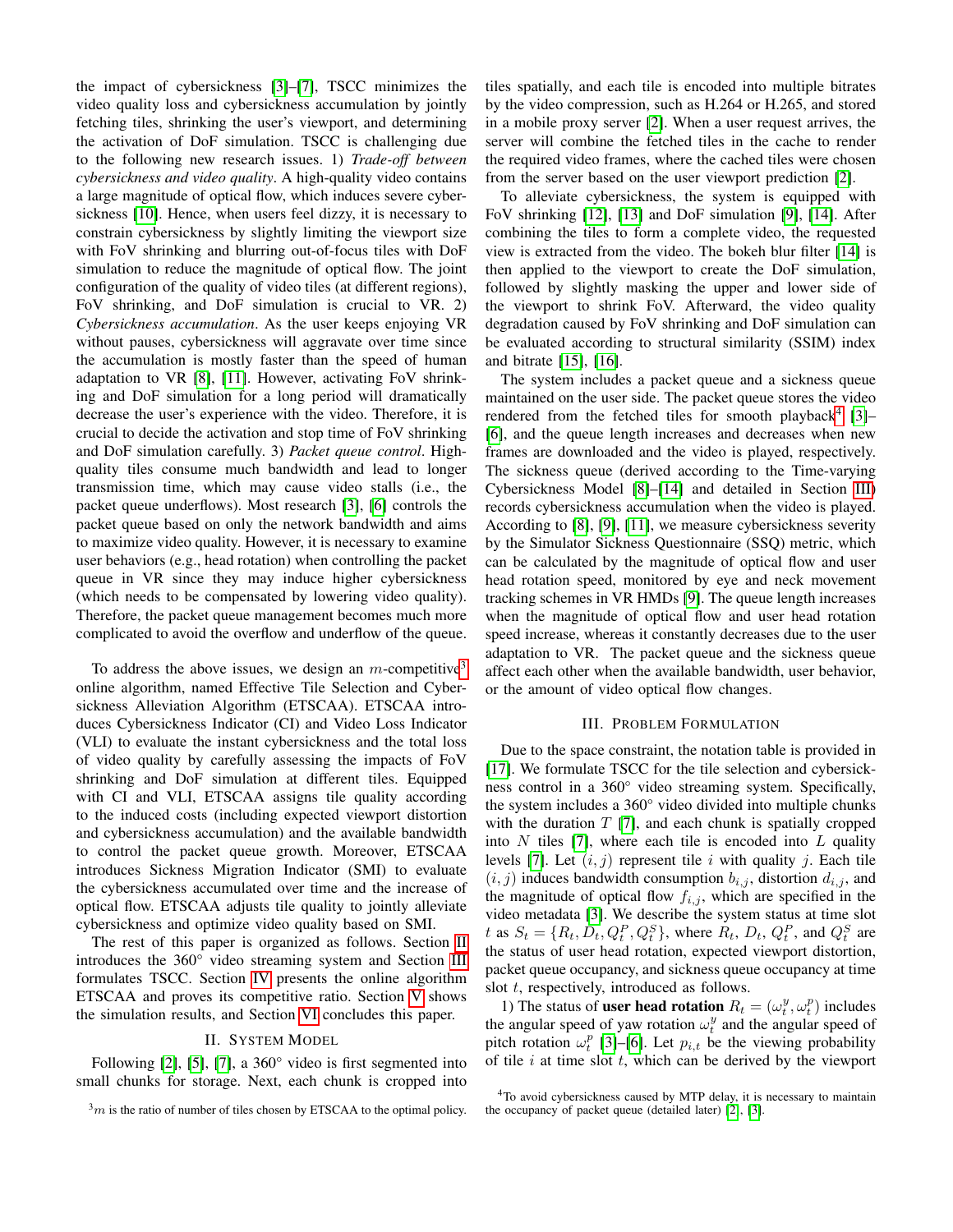prediction with the stochastic model and historical data of user head rotation [\[3\]](#page-5-2), [\[4\]](#page-5-4).

2) The expected viewport distortion [\[3\]](#page-5-2)  $D_t = \sum_{i=1}^{N} \sum_{i=1}^{L} x_{i,j} p_{i,t} d_{i,j}$  $\sum_{i=1}^{N} \sum_{j=1}^{L} x_{i,j} p_{i,t} d_{i,j}$  $\sum_{i=1}^N\sum_{j=1}^L x_{i,j}p_{i,t}$ can be expressed as the average video quality distortion represented by the distortion of each tile  $i$ weighted by its viewing probability  $p_{i,t}$  at time slot t, where  $x_{i,j} \in \{0,1\}$  is a decision variable indicating whether tile  $(i, j)$  is fetched. The distortion of each tile is derived as the reciprocal of its SSIM index [\[15\]](#page-5-15), and a tile with higher quality has smaller distortion [\[15\]](#page-5-15), [\[16\]](#page-5-16).

3) Let  $B_t$  be the bandwidth,<sup>[5](#page-2-1)</sup>  $C_p$  denotes the packet queue capacity,<sup>[6](#page-2-2)</sup> and  $\gamma$  is the bandwidth consumption of the viewport. Since the packet queue length decreases when the download time of video chunk is longer than its duration  $T$  (i.e., the video consumption rate is faster than download speed), following [\[3\]](#page-5-2), the **packet queue occupancy**  $Q_t^P = Q_{t-1}^P + \frac{T}{C_p} \left(1 - \frac{s_{fov}(1 - k_{dof} y_{dof})\gamma}{B_t}\right)$ .  $Q_{t-1}^P$  is the current occupancy, and  $\frac{k_{dof} y_{dof} \gamma}{B_t}$ ).  $Q_{t-1}^P$  is the current occupancy, and  $\frac{\dot{T}}{C_p} \big(1-\frac{s_{fov}(1-k_{dof}y_{dof})\gamma}{B_t}$  $\frac{\kappa_{dof} y_{dof} \gamma \gamma}{B_t}$ ) represents the amount of occupancy change.<sup>[7](#page-2-3)</sup>  $y_{dof} \in \{0, 1\}$  is a decision variable indicating whether DoF simulation is activated, and  $k_{dof}$  is the ratio of the bandwidth consumption reduced by DoF simulation. Following [\[12\]](#page-5-11), [\[13\]](#page-5-12),  $s_{fov} \in [0.7, 1]$  is a decision variable representing the ratio of the shrunken viewport size to the original size when activating FoV shrinking.

4) When the user enjoys VR over time, cybersickness accumulates and the length of the sickness queue increases due to the head rotation [\[9\]](#page-5-8), [\[12\]](#page-5-11) and optical flow [\[10\]](#page-5-9). However, the user may gradually adapt to VR as time elapses. Let  $\Omega$  be the consumption rate of the sickness queue (i.e., user adaptation to  $VR$ ).<sup>[8](#page-2-4)</sup> Following [\[8\]](#page-5-7), [\[11\]](#page-5-10), the **sickness queue** occupancy  $Q_t^S$  is derived according to i)  $Q_{t-1}^S$ , ii) increasing occupancy caused by head rotation [\[9\]](#page-5-8), [\[12\]](#page-5-11) and optical flow [\[10\]](#page-5-9), and iii) decreasing occupancy  $\frac{\Omega}{C_s}$ . That is,  $Q_t^S$  =

 $Q_{t-1}^S$  +  $(\frac{\sqrt{(\omega_{t}^{y})^2+(\omega_{t}^{p})^2}}{100\sqrt{2}}+\frac{\Sigma_{i=1}^{N}\Sigma_{j=1}^{I}x_{i,j}p_{i,t}f_{i,j}}{\Sigma_{i=1}^{N}\Sigma_{j=1}^{L}x_{i,j}p_{i,t}})s_{fov}(1-k_{dof}y_{dof})$  $\frac{e^{-1}}{C_s}$  –  $\frac{\Omega}{C_s}$ , where  $C_s$  is the sickness queue capacity,<sup>8</sup> and the optical flow of each tile is weighted by its viewing probability.  $\frac{(\omega_i^y)^2 + (\omega_i^p)^2}{100\sqrt{2}}$  is the normalized head rotation speed [\[4\]](#page-5-4).  $s_{fov}(1 - k_{dof}y_{dof})$  describes the percentage of cybersickness decreased due to FoV shrinking and DoF simulation.<sup>[9](#page-2-5)</sup>

TSCC has the following constraints. 1) *Fetching constraint*. The system fetches only one level for each tile at any instant to avoid tile redundancy, i.e.,  $\Sigma_{j=1}^L x_{i,j} \leq 1, \forall i$ . 2) *Packet queue* 

<span id="page-2-2"></span> ${}^{6}$ Due to the short-term constraint of viewport prediction, tile-based streaming keeps a small packet queue capacity, whose unit is second, to store predicted viewports in the next few seconds [\[3\]](#page-5-2), [\[7\]](#page-5-3).

<span id="page-2-5"></span><sup>9</sup>The cybersickness reduction is inversely proportional to the viewport size [\[13\]](#page-5-12) and the degree of video blurring [\[14\]](#page-5-13).

*length constraint.* To prevent video rebuffering and control MTP delay, the queue occupancy  $Q_t^P$  must be no less than the targeted queue occupancy  $\lambda$ , i.e.,  $Q_t^P \ge \lambda$  [\[3\]](#page-5-2), [\[6\]](#page-5-6). By properly reformulating the above equation (detailed in [\[17\]](#page-5-17)), we can transform the packet queue length constraint into the *band*width constraint for fetching tiles, i.e.,  $\Sigma_{i=1}^N \Sigma_{j=1}^L x_{i,j} b_{i,j} \leq$  $B_t(C_p(Q_{t-1}^P - \lambda) + T)$  $\frac{B_t(\mathcal{O}_p(\mathcal{Q}_{t-1}-\mathcal{A})+T)}{s_{fov}(1-k_{dof}y_{dof})T}$ . The objective function includes two parts: 1) video quality loss  $\Phi_t$  and 2) cybersickness accumulation  $Q_t^S$ (i.e., sickness queue occupancy). The video quality deteriorates if the viewport distortion is larger [\[3\]](#page-5-2) and the viewport size (narrowed down by FoV shrinking) becomes smaller [\[13\]](#page-5-12). Also, DoF simulation undermines video quality since it blurs the out-of-focus parts of video [\[9\]](#page-5-8), [\[14\]](#page-5-13). Accordingly, following [\[3\]](#page-5-2), the video quality loss is  $\Phi_t = \frac{D_t}{s_{fov}(1-k_{dof}y_{dof})}$ . Therefore, the objective is  $\xi \Phi_t + \rho Q_t^S$ , where  $\xi$  and  $\rho$  are tuning knobs to trade-off video quality against cybersickness.<sup>[10](#page-2-6)</sup> TSCC is formulated as follows.

**Definition 1** (TSCC). Given the duration  $T$  of each video chunk cropped into  $N$  tiles with  $L$  quality levels in a frame, video metadata  $(b_{i,j}, d_{i,j}, f_{i,j})$ , packet queue occupancy  $Q_t^P$ , sickness queue occupancy  $Q_t^S$ , and bandwidth  $B_t$ , TSCC finds 1) the fetched tiles and their quality, 2) the size of viewport (configured by FoV shrinking), and 3) the activation of DoF simulation, under the 1) *fetching*, 2) *packet queue length*, and 3) *bandwidth* constraints. The objective is to minimize the cost function of video quality loss and cybersickness accumulation over time, i.e.,  $\min \sum_{t=1}^{\infty} \xi \Phi_t + \rho \dot{Q}_t^S$ .

### IV. ONLINE ALGORITHM

<span id="page-2-0"></span>To minimize the video quality loss, an intuitive approach is to classify the tiles into multiple groups with different priorities according to estimated viewing probability, and a group is assigned a higher quality if it has a higher priority [\[4\]](#page-5-4)–[\[6\]](#page-5-6). However, the above approach does not use FoV shrinking and DoF simulation to alleviate cybersickness. We design an  $m$ competitive online algorithm ETSCAA to minimize the longterm video quality loss and cybersickness accumulation by examining Cybersickness Indicator (CI), Video Loss Indicator (VLI), and Sickness Migration Indicator (SMI) in every time slot. CI and VLI respectively evaluate the instant cybersickness and the video quality loss. Equipped with CI and VLI, ETSCAA assigns the tile quality by evaluating the cost of the joint configuration of quality assignment, FoV shrinking, and DoF simulation for each tile in the viewport. When the packet queue overflows, it tends to choose high-quality tiles (requiring a longer transmission time) to slow down packet queue growth, and the faster cybersickness accumulation (due to a larger magnitude of optical flow) also needs to be alleviated by FoV shrinking and DoF simulation. Moreover, ETSCAA introduces SMI to jointly adjust tile quality and control the growth of sickness queue by evaluating the accumulated cybersickness and the increased optical flow. ETSCAA includes three phases:

<span id="page-2-1"></span><sup>&</sup>lt;sup>5</sup>The bandwidth can be allocated by exploiting machine learning models, such as support vector machine and artificial neural network, that learn the relation between bandwidth allocation and quality of service [\[18\]](#page-5-18).

<span id="page-2-3"></span> $7$ The decreasing occupancy estimated by the download time is subtracted from the increasing occupancy  $\frac{T}{C_p}$  evaluated by the video chunk duration.

<span id="page-2-4"></span><sup>&</sup>lt;sup>8</sup>According to [\[19\]](#page-6-0), the values of  $\Omega$  and  $C_s$  for each user can be determined based on age, gender, and familiarity with VR contents. For example, seniors and people that are not familiar with VR contents tend to have a lower tolerance of cybersickness, and smaller  $\Omega$  and  $C_s$  are required.

<span id="page-2-6"></span><sup>10</sup>For the videos with highly dynamic contents (e.g., action movies), we can set a larger  $\rho$  to focus more on cybersickness since they contain a large amount of optical flow and aggravate cybersickness more easily. For static videos like dramas, we can focus more on video quality and set a larger  $\xi$ .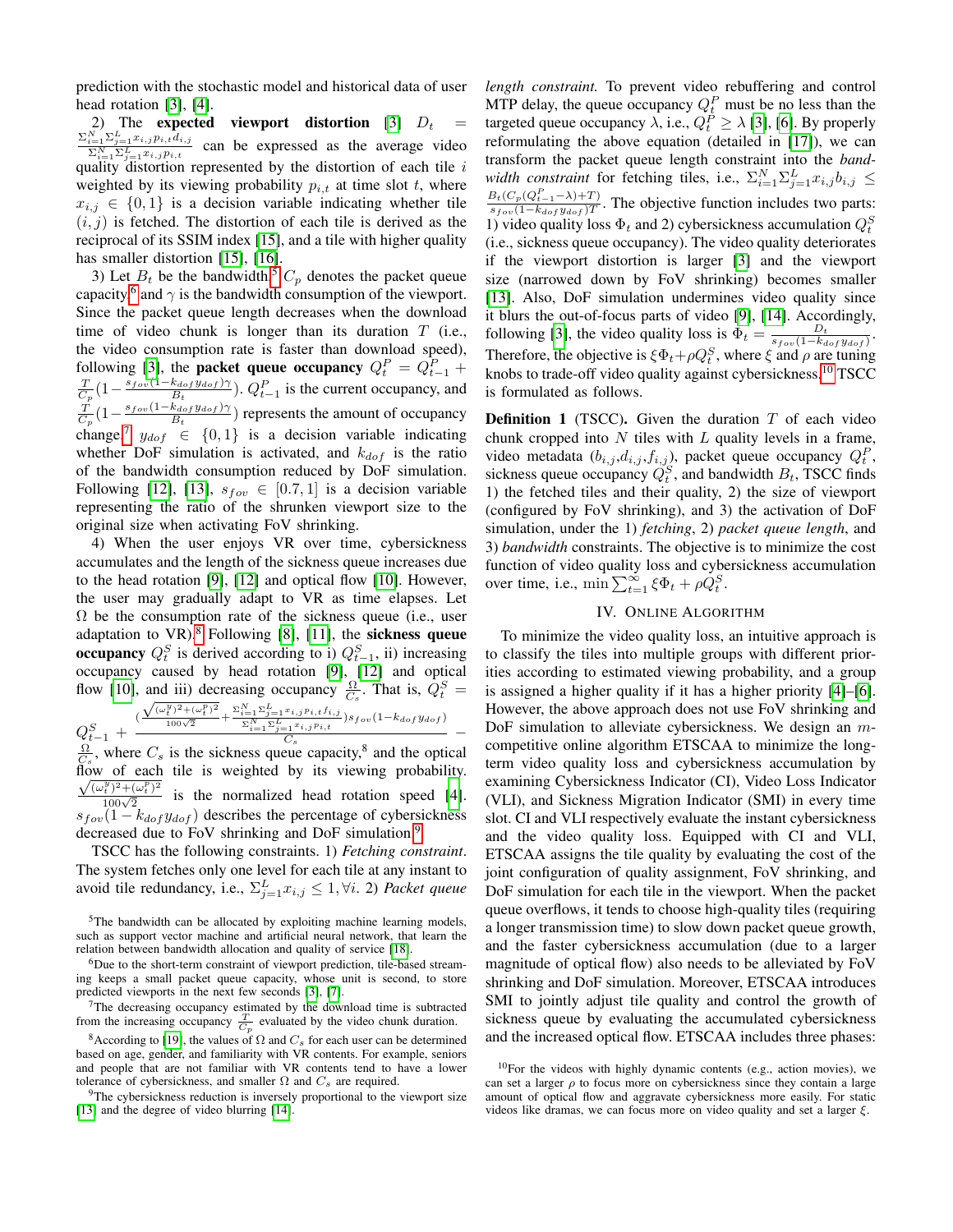<span id="page-3-2"></span>

Fig. 1: An example of VPTS

1) Viewport Prediction and Tile Selection (VPTS), 2) Tile Quality Assignment (TQA), and 3) Cybersickness and Tile Quality Control (CTQC). The pseudocode of ETSCAA is presented in [\[17\]](#page-5-17) due to the limited space.

# *A. Viewport Prediction and Tile Selection (VPTS)*

To adapt to user head rotation, VPTS derives the viewing probability  $p_{i,t+1}$  for all tiles by the following steps: 1) VPTS first predicts the most likely viewport position in the next  $T$ seconds. Specifically, let  $(\theta_t^y, \theta_t^p)$  be the viewport position at time slot t, where  $\theta_t^y$  and  $\theta_t^p$  are the horizontal (yaw) and vertical (pitch) angles of the viewport, respectively. VPTS evaluates the viewport position at time slot  $t + 1$  by applying  $(\omega_t^y T)$ ° of yaw rotation and  $(\omega_t^p T)$ ° of pitch rotation from the current viewport position. The predicted viewport position is  $(\theta_t^y + \omega_t^y T, \dot{\theta}_t^p + \omega_t^p T)$ . 2) VPTS extracts adjacent viewports to ensure that the fetched tiles can fully cover the user's view during the head rotation, based on the Gaussian distributions of yaw-axis and pitch-axis with the standard deviations  $\sigma_y$ and  $\sigma_p$ , respectively [\[3\]](#page-5-2). 3) For each tile *i*, VPTS sums the viewing probability  $P(\theta_{t+1}^y, \theta_{t+1}^p)$  of each predicted viewport position  $(\theta_{t+1}^y, \theta_{t+1}^p)$  that overlaps with tile i to derive  $p_{i,t+1}$ . That is,  $p_{i,t+1} = \sum_{(\theta_{t+1}^y, \theta_{t+1}^p) \in \Theta} P(\theta_{t+1}^y, \theta_{t+1}^p)$ , where  $\Theta$  is the set of all the predicted viewport positions that overlap with tile i. VPTS then constructs a set of fetched tiles  $V = \{v \mid p_{v,t+1} > 0\}$  and examines the boundary subsets of V to identify the tiles unlikely to be seen. Let  $G_V$  be the boundary subset of  $V$  formed by a row (column) of tiles<sup>[11](#page-3-0)</sup> in V. If  $p_{q,t+1} < \epsilon, \forall g \in G_V$  holds, we remove  $G_V$  from V, where  $\epsilon$  is the probability threshold to discard tiles.<sup>[12](#page-3-1)</sup> For example, in Fig. [1,](#page-3-2) the boundary subset removed is  $\{12, 18\}$ and the fetched tiles are  $V = \{10, 11, 16, 17\}$ . Due to the space constraint, the detailed calculation of this and the remaining examples are provided in [\[17\]](#page-5-17).

## *B. Tile Quality Assignment (TQA)*

TQA assigns a quality level to each tile in V based on the induced cost of the tile quality assignment and the bandwidth constraint. We introduce Cybersickness Indicator (CI) and Video Loss Indicator (VLI), weighted by the viewing probability  $p_{i,t+1}$ , to approximately evaluate the cybersickness and video quality loss. A tile with more visual information has a larger size and more optical flow, which induces cybersickness. To alleviate cybersickness, FoV shrinking and DoF simulation reduce the size and resolution of the viewport such that the

visual information (video size) decreases. Therefore, we define  $CI = \frac{f_{i,j} s_{fov} (1 - k_{dof} y_{dof}) p_{i,t+1}}{\sum_{i} f_{i} (p_{i,t+1})}$  $\frac{v(1 - \kappa_{dof} y_{dof}) p_{i,t+1}}{\Sigma_{n \in V}(p_{n,t+1})}$  to measure the cybersickness induced by each tile regarding the effect of optical flow  $f_{i,j}$ , FoV shrinking  $s_{fov}$ , and DoF simulation  $(1 - k_{dof} y_{dof})$ .

The video quality becomes worse when the distortion is larger and the viewport size and resolution are smaller (configured by FoV shrinking and DoF simulation). Hence, the video quality drops by the reciprocal of  $s_{fov}(1 - k_{dot}y_{dot})$ . We define  $VLI = \frac{p_{i,t+1}d_{i,j}}{s_{i} \left(1 - k_{i} + y_{i,t+1}\right) \sum_{i=1}^{n} p_{i,t+1}d_{i,j}}$  $\frac{p_{i,t+1}a_{i,j}}{s_{fov}(1-k_{dof}y_{dof})\sum_{n\in V}(p_{n,t+1})}$  to measure the video quality loss induced by each tile regarding the effect of distortion  $d_{i,j}$ , FoV shrinking  $s_{fov}$ , and DoF simulation (1 –  $k_{dof} y_{dof}$ ). Therefore, the cost of assigning quality j to tile i in V with a certain configuration of FoV shrinking and DoF simulation  $(s_{fov}, y_{dof})^{13}$  $(s_{fov}, y_{dof})^{13}$  $(s_{fov}, y_{dof})^{13}$  can be evaluated by  $\tau(i, j, s_{fov}, y_{dof}) =$  $\xi VLI(i, j, s_{fov}, y_{dof}) + \rho CI(i, j, s_{fov}, y_{dof})$ . The function  $\tau$ trades off the video quality against cybersickness.

The optimal quality of each tile may not be identical because the distortion and magnitude of optical flow of each tile vary. A tile with more visual information has a larger difference in the magnitude of optical flow between adjacent quality levels. Therefore, to jointly minimize the video quality loss and cybersickness accumulation, our idea is to iteratively derive the dynamic programming state of each quality assignment with the joint configuration of FoV shrinking and DoF simulation. Let  $M(n, \beta)$  be the minimum total cost of the quality assignment  $A_{n,\beta}$  for the first n tiles in V under the bandwidth constraint  $\beta$ . TQA systematically derives  $M(n, \beta)$  according to the following two cases. 1) When  $n = 0$  (i.e., no tile needs to be assigned quality), the total cost is 0. 2) When  $n > 0$ , TQA considers different quality assignments, which consume bandwidth no more than  $\beta$ , for tile  $v_n \in V$ . For each tile  $v_n$ , TQA recursively examines  $M(n-1, \beta - b_{v_n,j}),$ which is the minimum total cost of the quality assignment before assigning quality to  $v_n$ . Then, it chooses the minimum  $M(n-1, \beta-b_{v_n,j})+\tau(v_n, j, s_{fov}, y_{dof})$  to minimize the video quality loss and cybersickness accumulation. Accordingly,

<span id="page-3-4"></span>
$$
M(n, \beta) = \begin{cases} 0, & \text{if } n = 0\\ \min\{M(n-1, \beta - b_{v_n, j}) + \tau\}, & \forall \ b_{v_n, j} \leq \beta. \end{cases}
$$
(1)

Recall that the total bandwidth for fetching tiles cannot exceed  $\frac{B_t(C_p(Q_{t-1}^P - \lambda) + T)}{s_f(C_t - \lambda) + T}$  $\frac{B_t(\mathcal{O}_p(\mathcal{Q}_{t-1}-\mathcal{A})+T)}{s_{fov}(1-k_{dof}y_{dof})T}$  to control the growth of the packet queue (detailed in Section [III\)](#page-1-2), and we let  $\beta$  =  $B_t(C_p(Q_{t-1}^P - \lambda) + T)$  $\frac{B_t(\mathcal{O}_p(\mathcal{Q}_{t-1}-\mathcal{A})+T)}{s_{fov}(1-k_{dof}y_{dof})T}$ . Hence, we can obtain the minimum total cost of the quality assignment for tile set  $V$  by calculating  $M(n = |V|, \beta = \mathcal{B})$ . Based on [\(1\)](#page-3-4), TQA extracts a quality assignment to minimize the video quality loss and cybersickness accumulation. TQA first constructs a table to store the bandwidth of each tile. Specifically, TQA stores the bandwidth  $b_{v_n,j}$  of tile  $v_n$  into the table with a label  $(n, \beta)$  when it examines  $M(n, \beta) = M(n-1, \beta - b_{v_n, j}) + \tau(v_n, j, s_{fov}, y_{dof})$ during the recursive process. Afterward, TQA iteratively queries the table to construct  $A_{n,\beta}$  since the bandwidth of

<span id="page-3-0"></span><sup>&</sup>lt;sup>11</sup>Since the viewport, composed of multiple tiles, needs to be rectangular [\[2\]](#page-5-1), a row (column) of tiles in a set is defined as the tiles sharing the same horizontal (vertical) coordinate, such as tiles 1, 7, 13 in Fig. [1.](#page-3-2)

<span id="page-3-1"></span><sup>&</sup>lt;sup>12</sup>Following [\[6\]](#page-5-6), [\[7\]](#page-5-3), a smaller  $\epsilon$  allows the mobile proxy to transmit a larger viewport to avoid the interruption caused by head rotation.

<span id="page-3-3"></span><sup>&</sup>lt;sup>13</sup>We iteratively examine each configuration of  $(s_{fov}, y_{dof})$ , and the number of iterations is small since  $y_{dof} \in \{0, 1\}$  and there are usually 7 levels of  $s_{fov}$  [\[12\]](#page-5-11), [\[13\]](#page-5-12).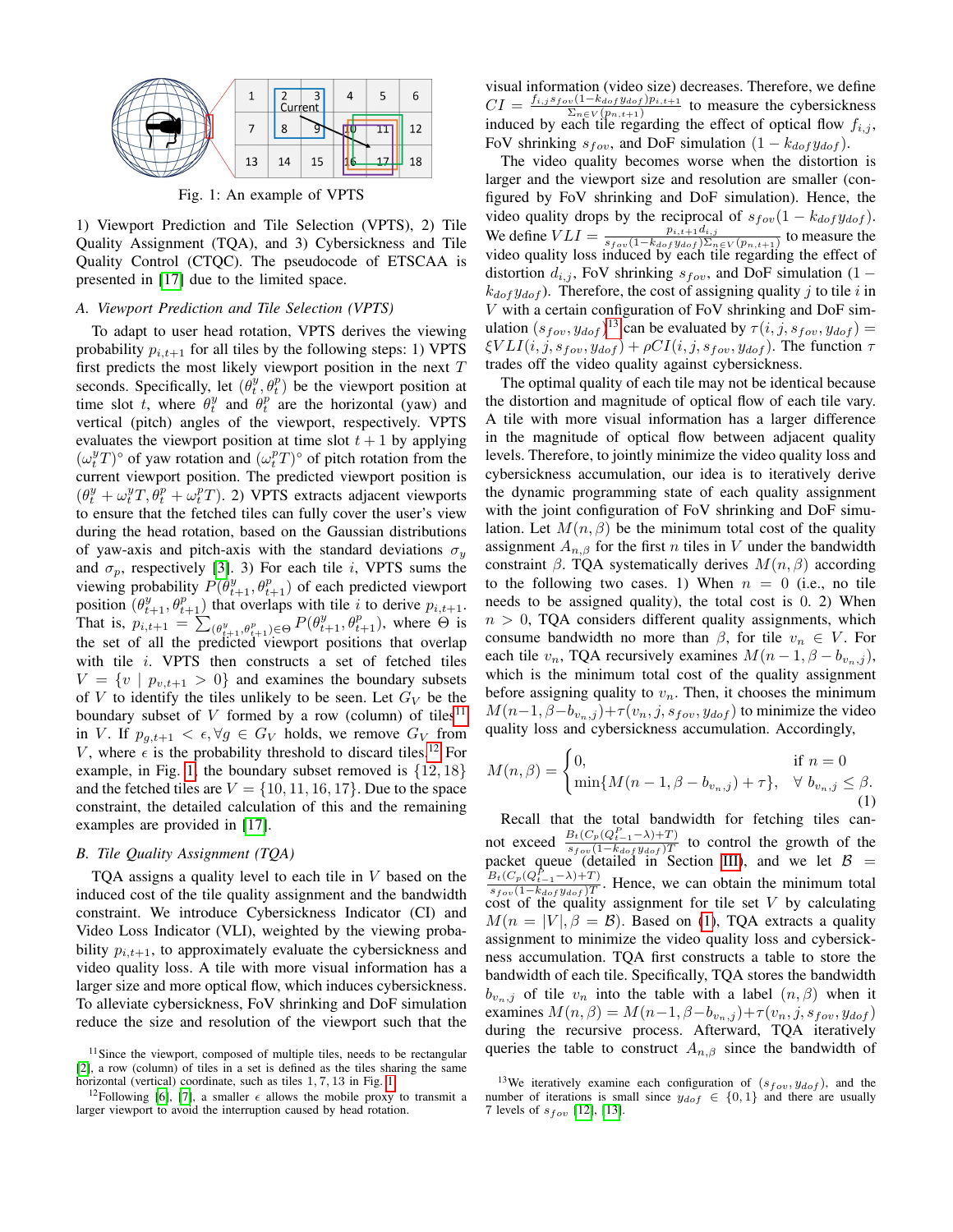each tile can be mapped to a certain quality and TQA can obtain the bandwidth of  $v_{n-1}$  by querying the value labeled  $(n-1, \beta - b_{v_n,j}).$ 

**Example 1.** Recall that we have obtained  $V =$  $\{10, 11, 16, 17\}$  in VPTS. Assume that  $B_t = 8$ ,  $C_p = 4$ ,  $Q_{t-1}^P = 0.65$ ,  $\lambda = 0.5$ ,  $T = 1$ ,  $k_{dof} = 0.1$  and all possible configurations of  $(s_{fov}, y_{dof})$  are  $(1, 0), (1, 1), (0.7, 0),$  and  $(0.7, 1)$ , which results in  $\mathcal{B} = 13, 14, 18,$  and 20, respectively. When  $\mathcal{B} = 13$ , let  $\{\tau, b_{i,1}\} = \{8, 1\}, \{\tau, b_{i,2}\} =$  $\{4,2\}, \{\tau, b_{i,3}\} = \{2,3\}, \text{ and } \{\tau, b_{i,4}\} = \{1,4\}, \forall i. \text{ Then,}$  $M(4, 13) = \min\{M(3, 9) + 1, M(3, 10) + 2, M(3, 11) +$  $4, M(3, 12) + 8$ . After the recurrence, the quality assigned to the tile set  $\{10, 11, 16, 17\}$  is  $\{4, 3, 3, 3\}$ , since it induces the minimum total cost  $1+2+2+2=7$ . Similarly, for  $\mathcal{B}=14$ , 18, and 20, we have {4, 4, 3, 3}, {4, 4, 4, 4}, and {4, 4, 4, 4} as the quality levels of tile set  $\{10, 11, 16, 17\}$ , respectively.

# *C. Cybersickness and Tile Quality Control (CTQC)*

To alleviate cybersickness accumulated over time, CTQC iteratively adjusts the tile quality assignment to slow down the growth of the sickness queue. When the cybersickness has accumulated massively, even slightly increasing optical flow can lead to the sickness queue overflow (i.e., the user will immediately quit watching 360° videos since the symptoms of cybersickness become unbearable [\[8\]](#page-5-7), [\[11\]](#page-5-10)). On the other hand, when the sickness queue occupancy is small, higher tile quality (which leads to more optical flow) can be used to reduce the video quality loss. Therefore, we introduce the Sickness Migration Indicator  $SMI = \sum_{i \in V, j \in \Delta_V} (Q_{t-1}^S(f_{i,j}(t +$  $1) - f_{i,j}(t) + VLI$  integrated with VLI to jointly examine cybersickness and video quality, where  $\Delta_V$  is the set of quality levels assigned to tile set V,  $f_{i,j}(t+1)$  is the optical flow of tile  $(i, j)$  at time slot  $t+1$  (obtained from the video metadata). SMI evaluates the impact of accumulated cybersickness  $(Q_{t-1}^S)$  and future optical flow  $f_{i,j}(t+1)$  on the tile quality assignment, and  $f_{i,j}(t+1)-f_{i,j}(t)$  increases when j becomes larger [\[10\]](#page-5-9).

To adjust the tile quality, we define  $\Delta'_{V}$ , a *neighbor* of  $\Delta_{V}$ , as a quality assignment (satisfying the bandwidth constraint) that only one quality is different from  $\Delta_V$  and the level difference is 1. For example,  $\Delta'_V$  is a neighbor of  $\Delta_V = \{\ell_1, \ell_2\}$ if  $\Delta'_V = {\ell_1 \pm 1, \ell_2}$  or  ${\ell_1, \ell_2 \pm 1}$ . In the beginning, we let  $\Delta_V$  be the quality assignment obtained in TQA and regard it as the *center set*  $\Delta_C$  for searching its neighbors to adjust tile quality. To avoid re-examining the same assignment in the next few iterations and improve the searching efficiency, CTQC maintains a neighbor search list (NSL) and inserts  $\Delta_C$ into it.<sup>[14](#page-4-1)</sup> CTQC first finds the neighbor  $\Delta'_{C}$  (of the *center set*  $\Delta_C$ ), which induces the minimum SMI among the neighbors and is not in the NSL, as the *center set* in the next iteration. Then, CTQC inserts  $\Delta_C'$  into the NSL to avoid re-evaluating it in the next few iterations. If the list is full, CTQC will remove the oldest assignment. If  $\Delta'_C$  induces a smaller SMI than  $\Delta_V$ , CTQC will replace  $\Delta_V$  by  $\Delta_C'$ . CTQC iteratively examines the above process until a certain quality assignment has been examined for  $\alpha$  times, where  $\alpha$  can be adjusted to prevent excessive computation time.

**Example 2.** Following Example 1, when  $\mathcal{B} = 13, 14,$ 18, and 20, we have {4, 3, 3, 3}, {4, 4, 3, 3}, {4, 4, 4, 4}, and  $\{4, 4, 4, 4\}$  as the quality levels of tile set  $V =$  $\{10, 11, 16, 17\}$ , respectively. Let  $\Delta_V = \{4, 3, 3, 3\}$  and its neighbor  $\Delta'_{V} = \{3, 3, 3, 3\}$ . When  $(s_{fov}, y_{dof}) = (1, 0)$ , the result of CTQC is  $\Delta'_V$  since it has the minimum SMI. As for the other  $(s_{fov}, y_{dof})$  pairs, the quality assignments obtained from TQA remain the same in CTQC.

Last, ETSCAA repeats TQA and CTQC with all possible FoV shrinking and DoF simulation configurations  $(s_{fov}, y_{dof})$ to minimize the video quality loss and cybersickness accumulation by selecting the tile quality assignment inducing the minimum  $\xi \Phi_t + \rho Q_t^S$ . Following Example 2, after repeating TQA and CTQC for  $(s_{fov}, y_{dof}) = (1, 0), (1, 1), (0.7, 0)$ , and  $(0.7, 1)$ , we choose  $\{4, 4, 4, 4\}$  with  $(s_{fov}, y_{dof}) = (0.7, 0)$ since it induces the minimum  $\xi \Phi_t + \rho Q_t^S$ .

**Theorem 1.** ETSCAA is  $\frac{1}{s_{min}(1-k_{dof})r}$ -competitive in  $O(NB+N^2)$  time, where r is the minimum SSIM of all tiles,  $s_{min}$  is the minimum value of  $s_{fov}$ , and  $B = \max_{\forall t} {B_t}.$ 

*Proof.* The proof is presented in [\[17\]](#page-5-17) due to the limited space.  $\Box$ **Theorem 2.** ETSCAA is m-competitive if  $L \to \infty$ .

<span id="page-4-0"></span>*Proof.* The proof is presented in [\[17\]](#page-5-17) due to the limited space.  $\Box$ 

# V. SIMULATIONS

Due to the space constraint, some results and the user study are presented in [\[17\]](#page-5-17).

# *A. Simulation Setup*

We evaluate the performance of ETSCAA with the video metadata extracted from 4K 360° videos [\[20\]](#page-6-1). The network bandwidth traces are extracted from the dataset HSDPA [\[21\]](#page-6-2), and the mean value of the bandwidth is scaled from 3Mbps to 11Mbps [\[7\]](#page-5-3). Following [\[3\]](#page-5-2), [\[7\]](#page-5-3), we cut the video into multiple chunks with the same duration of 1 second and split each chunk spatially into  $6 \times 8$  tiles in default. Each tile includes 5 quality levels [\[3\]](#page-5-2), [\[4\]](#page-5-4), [\[7\]](#page-5-3) and is encoded with H.264 using Constant Rate Factor (CRF) 43, 38, 33, 28, and 23 [\[4\]](#page-5-4) for level 1 to 5, respectively. We exploit the viewport prediction technique in [\[3\]](#page-5-2) by formulating the prediction error with Gaussian distributions. The original viewport size is set to  $100^{\circ} \times 100^{\circ}$  in default [\[7\]](#page-5-3). Following [\[3\]](#page-5-2), the capacity of packet queue is set to  $C_p = 4s$  and the targeted queue occupancy is set to  $\lambda = 0.5$ .  $k_{dof}$  is set to 0.1 based on the result of applying DoF simulation to the videos [\[9\]](#page-5-8), [\[14\]](#page-5-13). For the sickness queue, we follow [\[8\]](#page-5-7) to set the capacity to  $C_s = 1000$ with the user adaptation to VR set to  $\Omega = 0.05$  in default. The default settings of  $\xi$  and  $\rho$  are 1 and 2.5, respectively. We compare ETSCAA with three tile selection algorithms for 360° video streaming systems: 1) EPASS360 [\[7\]](#page-5-3), 2) BAS [\[5\]](#page-5-5), and 3) Flare [\[4\]](#page-5-4). To evaluate ETSCAA, we change the following parameters: 1) network bandwidth and 2) user adaptation to VR  $(\Omega)$ , and we measure the performance metrics: 1) total cost, 2) video quality loss, 3) sickness queue occupancy, and 4) SSIM. Each result is averaged over 100 samples, and each sample includes  $1,000+$  video downloads.

<span id="page-4-1"></span><sup>&</sup>lt;sup>14</sup>The size of NSL can be adjusted based on the number of neighbors.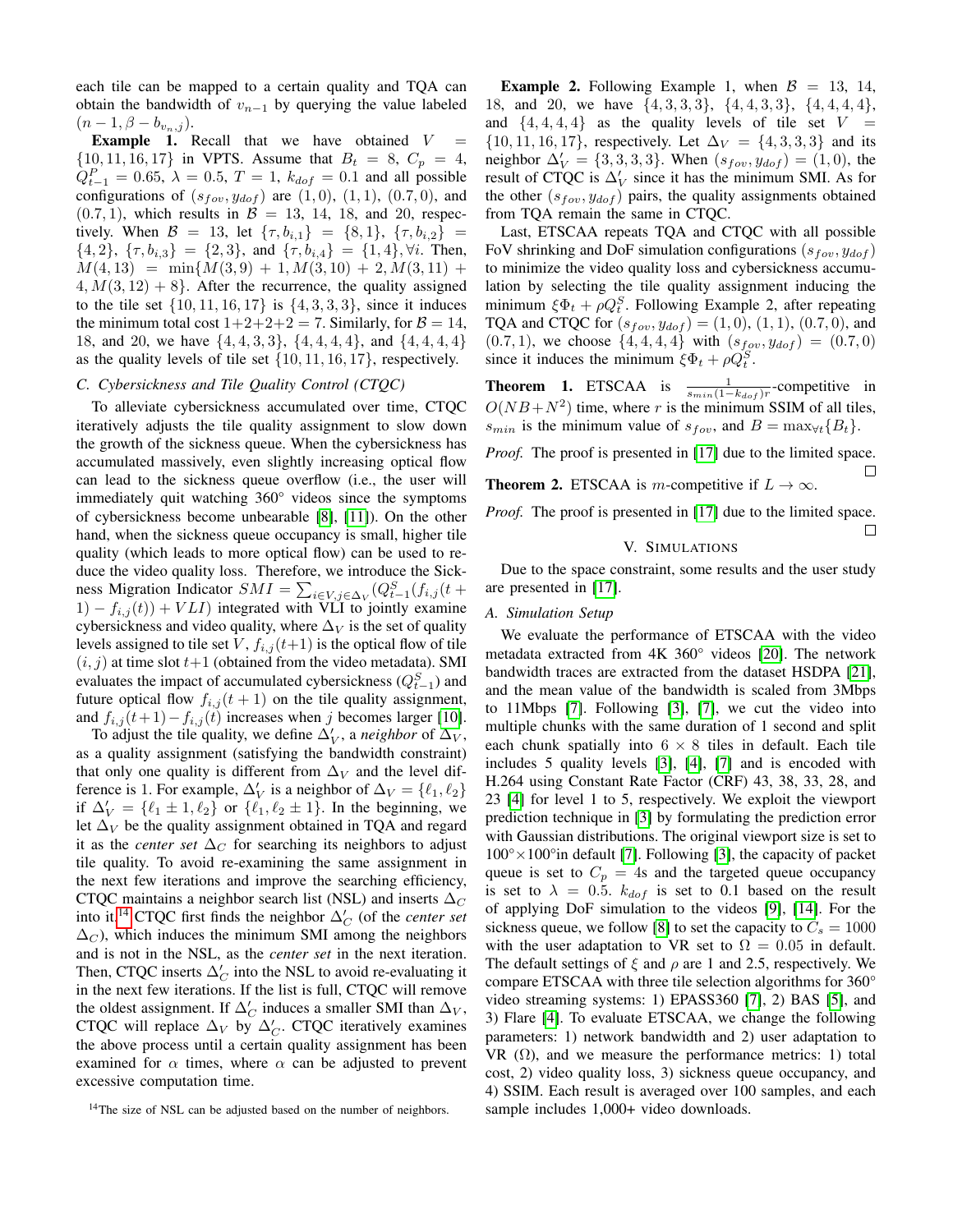<span id="page-5-19"></span>

Fig. 2: Performance evaluation with different parameters.

# *B. Simulation Results*

In Fig.  $2(a)$ , the total cost increases as the bandwidth grows since more tiles with higher quality (i.e., less distortion) are chosen, which leads to more accumulated cybersickness (see Fig. [2\(](#page-5-19)c)). When the bandwidth is sufficient, ETSCAA tends to choose high-quality tiles to reduce the video quality loss. However, it examines CI and VLI to activate FoV shrinking and DoF simulation to slightly mask and blur the outer part of the video for cybersickness alleviation. Therefore, ETSCAA generates a much smaller sickness queue occupancy by degrading only a little video quality in Fig. [2\(](#page-5-19)c). Comparing Figs. [2\(](#page-5-19)b) and [2\(](#page-5-19)c), the baselines lead to a smaller video quality loss but much higher sickness queue occupancy than ETSCAA, because they maximize video quality by choosing the tiles with higher quality and viewing probability. In contrast, ETSCAA exploits CI and VLI to carefully examine FoV shrinking and DoF simulation at different tiles, and they only sacrifice a little video quality (no more than 0.01 SSIM [\[15\]](#page-5-15)) in Fig. [2\(](#page-5-19)d) to achieve better cybersickness alleviation in Fig. [2\(](#page-5-19)c). Figs. [2\(](#page-5-19)e) and [2\(](#page-5-19)f) explore the impact of user adaptation to VR (i.e,  $\Omega$ ). The total cost and sickness queue occupancy plummet as  $\Omega$  increases since users can adapt to VR more easily. In contrast to the baselines maximizing the video quality, ETSCAA evaluates the change of sickness queue occupancy over time by SMI to deal with the trade-off between cybersickness and video quality. Moreover, it exploits NSL to avoid re-evaluating recent tile quality configurations to ensure a better quality assignment in the next iteration. In general, ETSCAA results in a smaller total cost and can reduce the cybersickness by more than 25% compared to the baselines.

# VI. CONCLUSION

<span id="page-5-14"></span>This paper leverages FoV shrinking and DoF simulation to alleviate cybersickness in a 360° video streaming system. We formulate a new optimization problem TSCC to minimize the video quality loss and cybersickness accumulation. To effectively solve TSCC, we propose an  $m$ -competitive online algorithm ETSCAA with CI, VLI, and SMI to support tile selection and cybersickness control. Simulations with a real network dataset demonstrate that ETSCAA can reduce more than 25% of sickness queue occupancy against the state-of-theart tile selection algorithms for 360° video streaming systems.

## ACKNOWLEDGMENT

We thank to National Center for High-performance Computing (NCHC) of National Applied Research Laboratories (NARLabs) in Taiwan for providing computational and storage resources.

#### **REFERENCES**

- <span id="page-5-0"></span>[1] (2020) Emerging virtual realities in industry, government and academia. [Online]. Available:<https://reurl.cc/bRjpg6>
- <span id="page-5-1"></span>[2] M. Zink, R. Sitaraman, and K. Nahrstedt, "Scalable 360° video stream delivery: Challenges, solutions, and opportunities," *Proceedings of the IEEE*, vol. 107, no. 4, pp. 639–650, 2019.
- <span id="page-5-2"></span>[3] L. Xie, Z. Xu, Y. Ban, X. Zhang, and Z. Guo, "360ProbDASH: Improving QoE of 360 video streaming using tile-based HTTP adaptive streaming," in *Proc. ACM Multimedia*, 2017.
- <span id="page-5-4"></span>[4] F. Qian, B. Han, Q. Xiao, and V. Gopalakrishnan, "Flare: Practical viewport-adaptive 360-degree video streaming for mobile devices," in *Proc. ACM Mobicom*, 2018.
- <span id="page-5-5"></span>[5] M. Xiao, C. Zhou, V. Swaminathan, Y. Liu, and S. Chen, "BAS-360°: Exploring spatial and temporal adaptability in 360-degree videos over HTTP/2," in *Proc. IEEE INFOCOM*, 2018.
- <span id="page-5-6"></span>[6] L. Sun *et al.*, "A two-tier system for on-demand streaming of 360 degree video over dynamic networks," *IEEE J. Emerging Sel. Top. Circuits Syst.*, vol. 9, no. 1, pp. 43–57, 2019.
- <span id="page-5-3"></span>[7] Y. Zhang *et al.*, "EPASS360: QoE-aware 360-degree video streaming over mobile devices," *IEEE Trans. Mob. Comput.*, pp. 1–15, 2020.
- <span id="page-5-7"></span>[8] D. N., S. P., and S. A., "Can simulator sickness be avoided? a review on temporal aspects of simulator sickness." *Frontiers in psychology*, 2018.
- <span id="page-5-8"></span>[9] T. M. Porcino, E. W. G. Clua, D. G. Trevisan, C. N. Vasconcelos, and L. Valente, "Minimizing cyber sickness in head mounted display systems: Design guidelines and applications," *Proc. IEEE SeGAH*, 2017.
- <span id="page-5-9"></span>[10] J. Kim and T. Park, "The onset threshold of cybersickness in constant and accelerating optical flow," *Applied Sciences*, vol. 10, no. 21, 2020.
- <span id="page-5-10"></span>[11] G. Wang and A. Suh, "User adaptation to cybersickness in virtual reality: A qualitative study," in *Proc. ECIS*, 2019.
- <span id="page-5-11"></span>[12] A. S. Fernandes and S. K. Feiner, "Combating VR sickness through subtle dynamic field-of-view modification," in *Proc. IEEE 3DUI*, 2016.
- <span id="page-5-12"></span>[13] S. Kim *et al.*, "An effective FoV restriction approach to mitigate VR sickness on mobile devices: An effective approach to mitigate VR sickness," *J. Soc. Inf. Disp.*, vol. 26, 2018.
- <span id="page-5-13"></span>[14] K. Carnegie and T. Rhee, "Reducing visual discomfort with HMDs using dynamic depth of field," *IEEE Comput. Graphics Appl.*, vol. 35, no. 5, pp. 34–41, 2015.
- <span id="page-5-15"></span>[15] Y. Li and X. Mou, "Joint optimization for SSIM-based CTU-level bit allocation and rate distortion optimization," *IEEE Trans. Broadcast.*, pp. 1–12, 2021.
- <span id="page-5-16"></span>[16] H. Yuan, Q. Wang, Q. Liu, J. Huo, and P. Li, "Hybrid distortion-based rate-distortion optimization and rate control for h.265/HEVC," *IEEE Trans. Consum. Electron.*, pp. 1–1, 2021.
- <span id="page-5-17"></span>[17] C.-W. Lin, C.-H. Wang, D.-N. Yang, and W. Liao, "Cybersicknessaware tile-based adaptive 360° video streaming (full version)," National Taiwan University, Tech. Rep., 2021. [Online]. Available: <https://kiki.ee.ntu.edu.tw/%7Ed09921012/VRCybersickness.pdf>
- <span id="page-5-18"></span>[18] L. Ruan, M. P. I. Dias, and E. Wong, "Enhancing latency performance through intelligent bandwidth allocation decisions: a survey and comparative study of machine learning techniques," *IEEE/OSA J. Opt. Commun. Networking*, vol. 12, no. 4, pp. B20–B32, 2020.